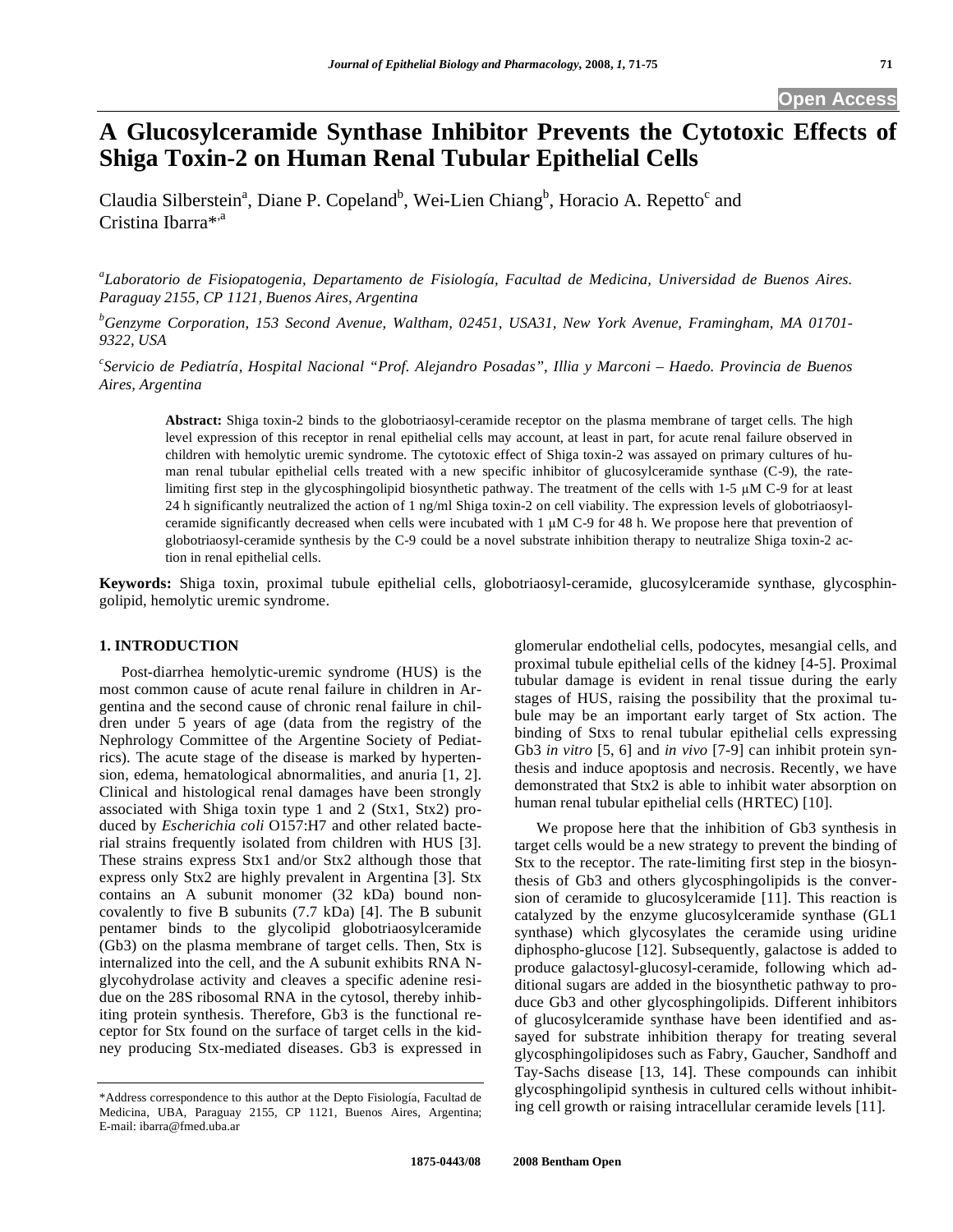In the present work we have assayed a new potent inhibitor of GL1 synthase (C-9) in a primary culture of HRTEC. C-9 significantly decreased Gb3 expression levels and prevented the cytotoxic effects of Stx2. The inhibition of Gb3 synthesis may be used as a potential treatment for protection against the pathological effects of Shiga toxin producing HUS.

## **2. MATERIALS AND METHODS**

#### **2.1. Reagents**

 Reagents were obtained from Sigma Chemical Co (St. Louis, MO, USA). Tissue culture flasks, dishes, and multiwell plates were from Falcon (Orange Sci, Graignette Business Park, Belgium). The C-9 [(1R, 2R)-nonanoic acid [2- (2',3'-dihydro-benzo [1-4]dioxin-6'-yl)-2-hydroxy-1-pyrrolidin-1-ylmethyl-ethyl]-amide-L-tartaric acid salt] is a proprietary compound supplied by Genzyme Corporation.

#### **2.2. Stx2 Purification**

 Stx2 was purified by affinity chromatography under native conditions, as for the protocol [15]. Briefly, recombinant *E. coli* DH5 $\alpha$  containing the Stx2 cloned into pGEM-T-Easy were cultured in LB supplemented with 100 µg/ml ampicillin until an  $OD_{600}$  of 0.6. The bacterial pellet was resuspended in 50 mM phosphate buffer saline (PBS, 50 mM NaH<sub>2</sub>PO<sub>4</sub>, 300) mM NaCl, pH 8). The suspension was then sonicated, centrifuged, and the supernatant was precipitated with a saturated solution of  $SO_4$  (NH<sub>4</sub>)<sub>2</sub> following centrifugation at 12,000 rpm for 20 min. The pellet containing the Stx2 was resuspended in PBS and dialyzed against 10 mM PBS. The Stx2 was then affinity purified using an agarose-galabiose resin (Calbiochem, La Jolla, CA). After washing with 10 mM PBS containing 1 M NaCl, the Stx2 holotoxin was eluted with 50 mM PBS containing 0.5 M melibiose (Sigma, St Louis, MO, USA). To assay the purity of the bands fractions, samples were run on a 12.5% SDS polyacrylamide gel and electrotransferred to a nitrocellulose membrane. Immunoblot analysis using the monoclonal antibodies against the A and B subunits (Biodesign International, ME, USA) of Stx2, showed two bands of 32 kDa and 7.7 kDa that corresponds to Stx2A and Stx2B respectively [15]. The purification procedure resulted in approximately 1 ng/ $\mu$ 1 Stx2. Cytotoxic activity of purified Stx2 was also measured by neutral red uptake in Vero cells treated with the toxin for 72h. The 50% cytotoxic dose  $(CD_{50})$  for Vero cells and HRTEC of Stx2 (1) ng/ml) incubated during 72 h was chosen to use on HRTEC experiments.

#### **2.3. Cell Culture**

 Human renal tubular epithelial cells (HRTEC) were isolated from kidneys removed from different patients undergoing nephrectomies for renal cell carcinoma from the "Unidad de Urología, Hospital Posadas", Buenos Aires, Argentina. The Ethics Committee of the Universidad de Buenos Aires approved the use of human renal tissues for research purposes. The cortex was dissected from the renal medulla and the primary culture of the HRTEC was performed according to the methods described previously [6]. Briefly, the cortical fragments were incubated for 1 h at 37ºC in a buffer containing 0.1% collagenase type I. Then, they were washed, centrifuged and resuspended in RPMI 1640 (Hy-Clone) medium supplemented with 5% fetal calf serum, 2 mM L-glutamine and 100 U/ml penicillin/streptomycin (all from GIBCO BRL, Grand Island, NY, USA). Cells were incubated in 5%  $CO<sub>2</sub>$  atmosphere at 37 $\degree$ C and grown in flasks up to confluence. The cells were then trypsinized, concentrated in fetal calf serum containing 5% dimethyl sulfoxide and stored in liquid nitrogen for subsequent use. Cells were cultured in T-25 flasks in RPMI medium with supplements and 1% endothelial cell growth factor and used between 3-5 passages. By light microscopy, more than 95% of the cells had similar morphologies. These cells were confirmed as epithelial cells by positive staining for cytokeratins. Less than 10% of cells were positive with the antibody against an epithelial membrane antigen (EMA, Dako, Glostrup, Denmark) present in the distal tubular epithelial cells. The presence of fibroblasts was ruled out by lack of reactivity with an antibody directed to human fibroblast common antigen (Dako). Furthermore, the cells were also negative for the endothelial cell antibody PECAM CD31 (Dako). All samples were developed by immunoperoxidase by using RTU Vectastain Kit (Vector, Burlingame, USA).

 HRTEC proliferated rapidly and formed a completely confluent monolayer after 3-5 days of culture. For cell viability, the cells were grown on 96-well plates up to 90% confluence. All HRTEC were studied under growth-arrested conditions (with serum free-medium).

#### **2.4. Neutral Red Assay**

 Cell viability was assayed by the measurement of neutral red uptake on HRTEC, as the protocol described previously [6]. HRTEC were seeded in 96-well plates and grown to confluence in complete RPMI medium. The cells were then exposed to 1 ng/ml Stx2 in growth-arrested conditions for 24 h. For studies examining the protective effect of Gb3 inhibition, HRTEC were incubated in the presence of different concentrations of C-9 (from 0.05 to 50  $\mu$ M) per 24 or 48 h in growth-arrested conditions before the addition of the toxin. The cells were then incubated with or without 1ng/ml Stx2 for additional 24 h. Two hundred microliters of freshly diluted neutral red in PBS was then added per well to a final concentration of 50  $\mu$ g/ml and cells were incubated for an additional 3 h at  $37^{\circ}$ C in a 5%  $CO_2$  incubator. Cells were then washed with  $1\%$  CaCl<sub>2</sub> and  $4\%$  formaldehyde and solubilized in 1% acetic acid and 50% ethanol. Absorption in each well was read in an automated plate spectrophotometer at 546 nm. Results are expressed as neutral red uptake percent, and 100% represents cells incubated under identical conditions but without toxin treatment.

## **2.5. Quantization of HRTEC Globotriaosyl-Ceramide Levels by Mass Spectrometry**

Confluent HRTEC were incubated with  $5 \mu M$  C-9 for 48 h in growth-arrested conditions before the addition of Stx2. The cells were then incubated with or without 1ng/ml Stx2 for an additional 24 h. Control cells were incubated without the addition of C-9 and Stx2. For mass spectrometry analysis, cell samples at -80°C were allowed to thaw. An internal standard cocktail containing N-heptadecanoyl ceramide trihexoside (C17-Gb3) was added to microcentrifuge tubes and dried under nitrogen gas. Cells were added and vortexed to help incorporate the internal standards into the cell solution. An organic solution was then used to precipitate proteins. The resulting solution was sonicated and centrifuged. An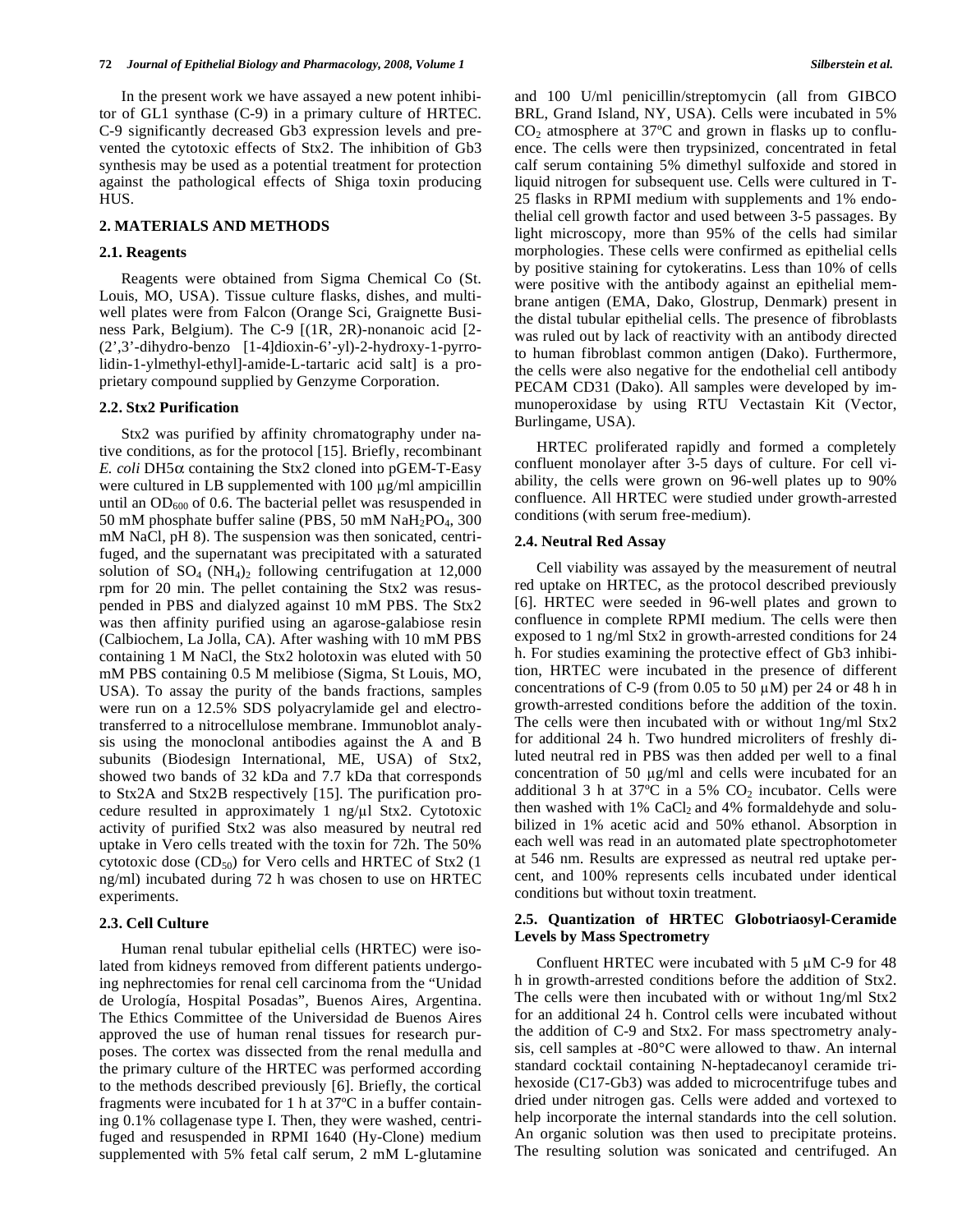aliquot of the supernatant was then transferred to an autosampler vial prior to analysis. Samples were analyzed on a system consisting of an HTC PAL autosampler, Agilent 1200 HPLC, and API-4000 mass spectrometer. Positive-ion ESI-LC/MS/MS methods were used for the determination of Gb3 concentration in cell samples.

#### **3. RESULTS**

## **3.1. C-9 Neutralized the Cytotoxic Effects of Stx-2 on HRTEC**

 Cell viability was assayed to evaluate whether either Gb3 synthesis or decrease in Gb3 levels in Gb3 levels protects HRTEC from Stx2 cytotoxicity. For this purpose, HRTEC were treated with different concentrations of C-9 for 24 h and 48 h followed by the incubation with Stx2 at a concentration of 1 ng/ml for 24 h. We have used 1 ng/ml of Stx2 because it corresponds to the dilution of Stx2 required to decrease at least 50% the viability of HRTEC after 72 h of exposure [6]. The incubation with this dose of Stx2 for 24 h inhibited the cell viability to about 60-70%. Fig. (**1**) shows that C-9 significantly neutralized, in a dose-dependent way, the inhibition in cell viability produced by Stx2. When HRTEC were pre-incubated with 5  $\mu$ M C-9 for 24 h and 48 h, followed by Stx2 for 24 h, inhibition of Stx2 effects on the cell viability was almost totally reverted (89  $\pm$  1% and 93  $\pm$  2 %, respectively). This dose of C-9 was the optimum to prevent Stx2 effects. There were not significant differences in the cell viability between the pre-incubation for 24 h and 48 h at different concentrations of C-9 (Fig. **1**). The coincubation with C-9 plus 1 ng/ml Stx2 for 24 h did not neutralize the cytotoxic effects of Stx2 on HRTEC (Fig. **1**). On the other hand, concentrations of C-9 up to 5  $\mu$ M for 72 h did not affect the cell viability while doses higher than 50  $\mu$ M for 48 h were toxic for HRTEC (data not shown). As the treatments of the HRTEC were performed in arrest of

growth, it was not possible to assay the drug and the toxin for more than 72 h. HRTEC did not survive more than 3 days without growth factors and bovine fetal serum.

#### **3.2. Inhibition of Glucosylceramide Synthesis by C-9**

 Mass spectrometry was used to quantify the C-9 inhibitory activity for GL1 synthase in HRTEC. The levels of Gb3 in cells incubated in growth-arrested conditions with and without the addition of this compound were quantified. An inhibition of approximately 85% in Gb3 levels was observed after incubation with 5  $\mu$ M of C-9 for 48h compared with non-treated cells (Fig. 2;  $0.37 \pm 0.04$  µg *vs*  $2.39 \pm 0.26$  µg Gb3 per 60,000 cells, respectively). HRTEC Gb3 levels were also significantly decreased (77%) after treatment with C-9 for 48h followed by  $\ln g$ /ml Stx2 for 24h (0.56  $\pm$  0.07 µg per 60,000 cells) showing that Stx2 did not change significantly the effect of C-9 on Gb3 levels. On the contrary, Gb3 levels were not altered when HRTEC were treated with the toxin alone (Fig. **2**).

### **4. DISCUSSION**

 Although many laboratories have made efforts to develop an effective treatment for Stx-mediated HUS, a specific therapy has not been found yet. The syntheses of compounds mimicking the Gb3 receptor [16, 17], antibodies against Gb3, or vaccines against Stx subunits [18] are some of the different neutralizing agents that have been assayed to prevent Stx1 and/or Stx2-mediated diseases. It has been demonstrated that Gb3 and/or its derivatives are exclusive receptors *in vivo* and that they mediate the tissue damage and pathological features caused by Stx1 and Stx2 [19].

 In the present study, we found that the pre-incubation of HRTEC with various concentrations of C-9 for at least 24h prevented the cytotoxic effect of Stx2 on HRTEC. We have also observed a significant decrease of Gb3 levels in HRTEC



**Fig. (1).** Effects of C-9 on cell viability in human renal tubular epithelial cells (HRTEC) treated with Shiga toxin type 2 (Stx2). HRTEC were co-incubated with 0, 0.05, 0.5, 1 and 5  $\mu$ M of C-9 and 1 ng/ml Stx2 for 24 h (- $\bullet$ ), or pre-incubated with same concentrations of C-9 for 24 h (---) and 48 h (--) followed by 1 ng/ml Stx2 for 24 h. After incubation, cell viability was assayed by neutral red uptake. Results are expressed as percentage of cell viability. One hundred percent represents cells incubated under identical conditions without treatments. Data are shown as means ± standard error of the mean (SEM) (n=3). *\*P* < 0.05 for curves of pre-incubation *vs* co-incubation with C-9, using one-way analysis of variance (ANOVA).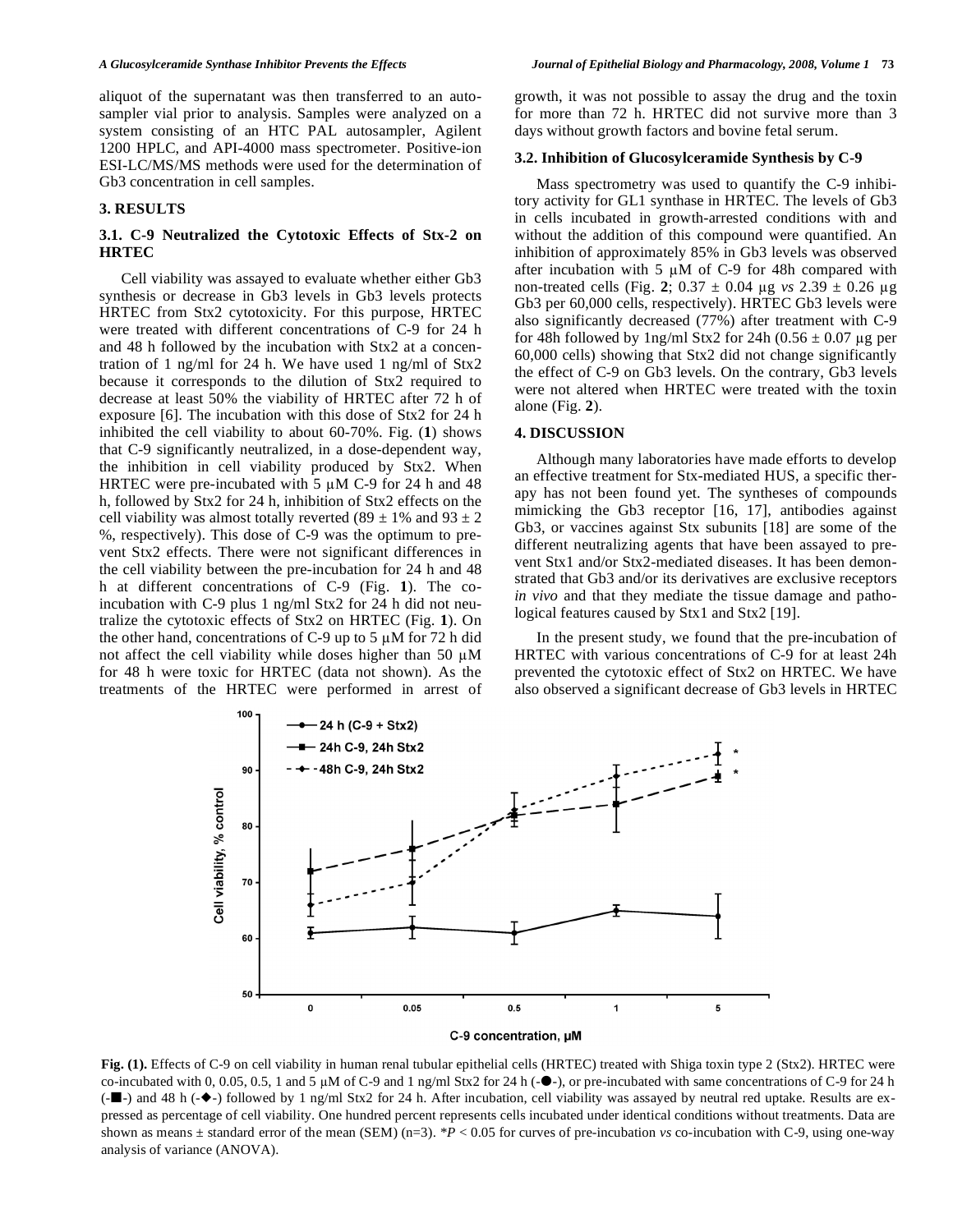

**Fig. (2).** Effect of C-9 on Gb3 expression in human renal epithelial cells (HRTEC). HRTEC were pre-incubated with or without 5  $\mu$ M C-9 for 48h before the incubation with or without 1ng/ml Stx2 for 24h. After treatments, globotrioasyl-ceramide (Gb3) levels were measured by mass spectrometry analysis. Each bar represents the mean ± SEM of three experiments. Student's t-tests indicate significant differences (**\****P* < 0.001) for C-9 treated *vs* untreated cells, and (**#** *P* < 0.001) for C-9 and Stx2 *vs* Stx2 treated cells.

treated for 48 h with this compound. Moreover, our results demonstrate that the C-9 treatment that produced the maximum reduction in Gb3 levels (less than 20%), also produced almost a total neutralization of Stx2 effects on cell viability  $(93 \pm 2\%)$ .

 C-9 has been previously characterized as a potent and specific inhibitor of GL1 synthase that blocks the conversion of ceramide to glucosylceramide [11]. The drug was proposed as a novel therapeutic approach for the treatment of type 2 diabetes [20]. These studies showed the drug to be well tolerated and effective in mice and rats after multiple weeks of oral treatments. Other inhibitors for GL1 synthase that were highly effective to deplete Gb3 have been proposed for substrate inhibition therapy of Fabry disease [13], an inherited X-linked disorder that is manifested by the accumulation of glycosphingolipids including the Gb3. Additionally, another potent GL1 inhibitor has been assayed in a murine model of Gaucher disease to decrease the aberrant lysosomal accumulation of glucosylceramide [14]. On the other hand, the treatment of  $\alpha$ -GalA-knockout mice, a murine Fabry model, with recombinant human  $\alpha$ -GalA (Fabrazyme) has also been shown to reduce levels of Gb3 in multiple tissues [21]. However,  $\alpha$ -GalA-knockout mice were significantly protected against lethal intraperitoneal doses of Stx2 or oral doses of Stx2-expressing bacteria, while the treatment with Fabrazyme restored the susceptibility of knockout mice to lethal doses of Stx2 [22].

 It has been demonstrated that Gb3 synthase null mutant mice showed no reaction to Stx1and Stx2 at doses as much as 100 times that those administered to wildtype [19]. We have shown that Stx2 caused a reduction of HRTEC viability in a dose- and time-dependent manner obtaining a  $CD_{50}$  of 1 ng/ml after 72 h. The incubation of HRTEC with the same dose of Stx2 for 24 h inhibited the protein synthesis to more than 80% [6]. Inflammatory factors that increase cell surface

Gb3 expression, like IL-1 $\beta$  and LPS increase the cytotoxic effects of Stx2 on the cells [6].

 The kidney expresses relatively high levels of Gb3 compared with other organs, which may account, at least in part, for renal targeting in HUS [23, 24]. There is evidence that renal tubular injury observed in the HUS [25] is not only secondary to glomerular and arteriolar injury induced by Stx2 but also due to the direct action of the toxin on tubular epithelial cells [26]. Proximal tubular damage is evident in renal tissue during the early stages of HUS [27], raising the possibility that the proximal tubule may be an important early target of Stx action. In the present work, we have used primary cultures of proximal tubular epithelial cells obtained from human kidneys. We have recently published the biophysical and functional characterization of HRTEC monolayers growing on permeable supports. Our results validated these cells as a useful experimental model of human renal proximal tubule [10].

 In summary, we propose here that prevention of Gb3 synthesis by GL1 synthase inhibitors such as C-9 could be a novel substrate inhibition therapy to prevent the binding of Stx2 to the receptor and consequently, neutralize the cytotoxic activity of the Stx2 in kidney cells. Further experiments are in progress in an experimental model of HUS in rats to find out if C-9 may neutralize the Stx2 action *in vivo*.

#### **5. ACKNOWLEDGEMENTS**

 We would like to thank Jonathan Rogers at Genzyme Corp. for his assistance with the mass spectrometry analysis. We thank Dr Juan Ignacio Bortagaray who provided us the material of nephrectomies from the "Sección de Cirugía Pediátrica, Hospital Nacional Prof. A. Posadas", Buenos Aires, Argentina. We also thank Rosa Scuteri, MD and Judith Peterschmitt, MD for their help to get the C-9. This work was supported by grants from Universidad de Buenos Aires (CI: UBACYT M030 and CS: UBACYT M440).